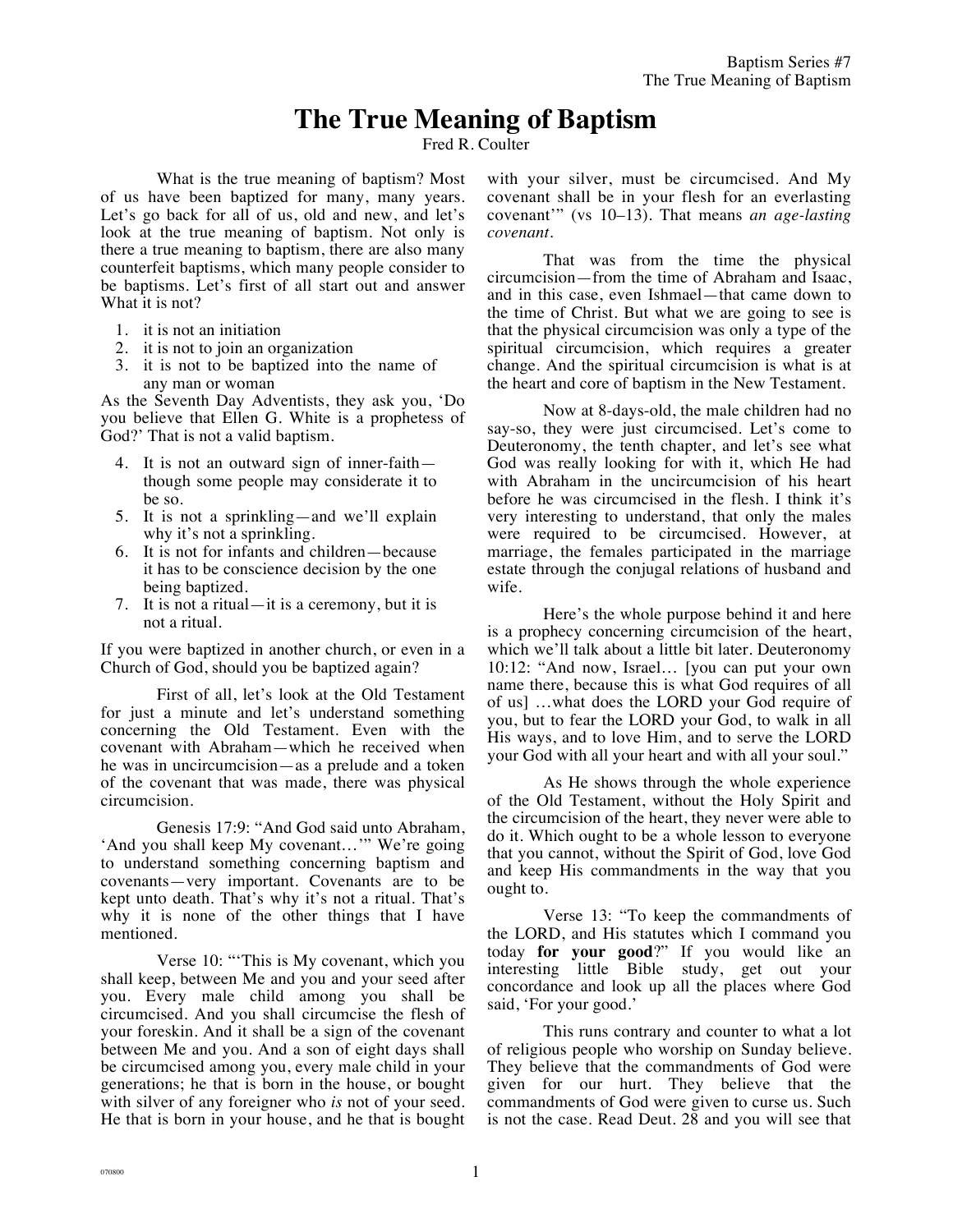blessings come from obedience and cursings come from disobedience—and neither one of those necessarily have to do with conversion. Even the blessings in the physical realm have nothing to do with conversion.

Verse 14: "Behold, the heaven and the heaven of heavens *belong* to the LORD your God, the earth also, with all that is in it. Only the LORD had a delight in your fathers to love them… [Abraham, Isaac and Jacob] …and He chose their seed after them, you above all people, as *it is* today" (vs 14-15).

That's why it's very important in *The Christian Passover* book that you read and you study the three chapters concerning the covenant of Abraham—showing the physical seed and the spiritual seed.

Verse 16—here we get into the spiritual operation of this: "Therefore, circumcise the foreskin of your heart, and be no longer stiffnecked." The physical circumcision was only a type of the spiritual circumcision of the heart. And we are going to see that the spiritual circumcision of the heart is greater than the circumcision in the flesh.

Verse 17: "For the LORD your God *is* God of gods, and Lord of lords…" Of course, all the other gods of this world *are not* gods! What is this? This is a prophecy of *those who will be born into the Kingdom of God* as a spiritual seed at the time of the resurrection.

"…a great God, the mighty and awesome God Who does not respect persons nor take a bribe. He executes justice for the fatherless and widow, and loves the stranger in giving him food and clothing. Therefore love the stranger, for you were strangers in the land of Egypt. You shall fear the LORD your God. You shall serve Him, and you shall hold fast to Him, and swear by His name. He *is* your praise, and He *is* your God, Who has done for you these great and awesome things which your eyes have seen" (vs  $17-21$ ).

Then he just reiterates, v 22: "Your fathers went down into Egypt with seventy persons. And now the LORD your God has made you as the stars of the heavens for multitude." Not only for those, it wasn't really the stars of heaven for multitude because they could number them. Did they not number them? That's what the book of Numbers is all about. So, this is really a prophecy concerning the ultimate—*that is the spiritual seed*.

Let's see who does the circumcising. It says 'circumcise the foreskin of your heart' (Deut. 10); now it says that *God* will *circumcise your heart*. How do you put the two together? We will see that they go together this way:

- your part of it is repentance
- God's part of it is giving the Holy Spirit

Deuteronomy 30:6: "And the LORD your God will circumcise your heart and the heart of your seed, to love the LORD your God with all your heart and with all your soul, so that you may live." There we have even a prophecy concerning those who will be born into the Kingdom of God through the power of the resurrection.

Now, let's come to the New Testament, and let's see the basis for baptism, what God has done. Let's come to Romans, the third chapter, and let's begin here. In spite of all the things that God did for Israel and the Jews, nevertheless, it did not solve the problem concerning sin. They were justified to the temple but they were not justified to God the Father in heaven above. Please read that in *The Christian Passover* book.

Romans 3:9: "What then? Are we of ourselves better?…. [the Jews *vs* the Gentiles] …**Not at all!**... [we need to understand that] …For we have already charged both Jews and Gentiles—ALL *with* being under sin." When you are under sin that means you have the penalty of sin hanging over you. What is the penalty of sin? The 'wages of sin is death.' As in Adam we all die, but the death that it's talking about—the wages of sin is death—is the spiritual death of the second death, which we will see is part of baptism.

"Exactly as it is written: 'For there is not a righteous one—not even one!… [because our righteousness has to come from Christ. Our righteousness has to come from God's way] …There is not one who understands; there is not one who seeks after God. They have all gone out of the way; together they have *all* become depraved. There is not *even* one who is practicing kindness. No, there is not so much as one!'" (vs 9-12).

What if a person is good in this society? There are a lot of good people in this society—right? Here He's talking about *spiritually good!* Let's use the example of Job again. Was not Job good? In relationship to what he did in the society, even in keeping the laws of God? *Yes!* But he was not converted, meaning that he did not have the Holy Spirit of God. When you come to the conclusion of the matter and Job repented, then he received the Spirit of God. That's why without the Spirit of God there is none good though they can do good. Please understand, not all good is from God. There is the knowledge of the tree of good *and* evil. And as long as you have your carnal human nature, which we do until death, there is none good. That's why you have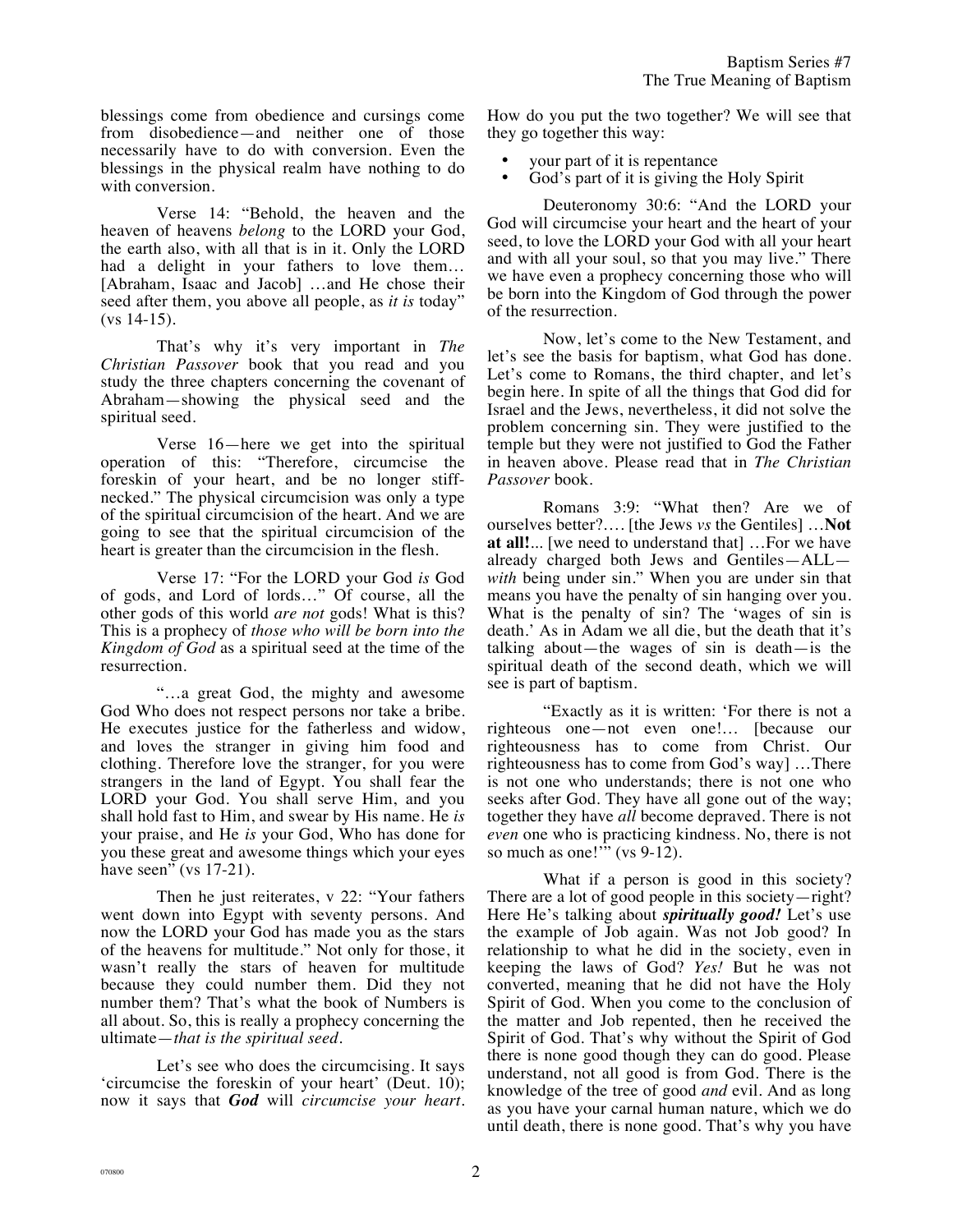to have the righteousness of Christ given to you. That's why God has to call.

Verse 13: "'Their throats *are* like an open grave; with their tongues they have used deceit; *the* venom of asps *is* under their lips, Whose mouths are full of cursing and bitterness; their feet *are* swift to shed blood; destruction and misery *are* in their ways; and *the* way of peace they have not known. There is no fear of God before their eyes.' Now then, we know that whatever the law says, it speaks to those who are under the law… [Who are under the law? *All sinners!*] …so that every mouth may be stopped, and all the world may become guilty before God" (vs 13–19). So, there you have it. *All have 'sinned and come short of the glory of God.'*

How is God going to solve this problem? *God has to do something in it, which then begins to lead us to baptism!* Let's go back and see the beginnings of baptism. Come back to Matthew, the third chapter; this shows us the beginning of baptism. The only other rituals that they had before was when they were unclean because of a sickness or an illness or unclean because of some sin. Not all sins required it, *some* sins. They would bathe when they were done, like they would be unclean seven days and then on the eighth day they would bathe and be clean. The only other ones to bathe in that manner were the priests. They had to bathe before they went in to offer the incense and go into the Holy of Holies once a year on the Day of Atonement.

We have something brand new beginning with John the Baptist. This is why it said in the New Testament: 'The Law and the Prophets were until John.' That means that the Law and the Prophets were used as the basis for preaching. It does not eliminate the Law and the Prophets because Jesus said, 'Don't think that I've come to destroy the Law or the Prophets. I've not come to destroy but to fulfill.' What it means is that now beginning with John, the authority for preaching has a higher standard. That is the standard of the Kingdom of God, or as it says here in Matthew, he uses mostly the Kingdom of Heaven.

Matthew 3:1: "Now, in those days John the Baptist came preaching in the wilderness of Judea, and saying, 'Repent… [Baptism requires something entirely different: you are to REPENT!] …for the Kingdom of Heaven is at hand'…. [that's what he was preaching] …For this is he who was spoken of by Isaiah the prophet, saying, '*The* voice of one crying in the wilderness, "Prepare the way of *the* Lord, make straight His paths." Now, John himself wore a garment of camel's hair, and a leather belt around his waist; and his food was locusts and wild honey. Then went out to him *those from* Jerusalem, and all Judea, and all the country around the Jordan" (vs 1-5). Contrary to opinion, the Jordan River is plenty deep enough to have water to be baptized in.

Let's understand something concerning the word *baptize*. To baptize is the Greek word 'baptizo'*—*which means *to submerse*, even used in cases of a sunken ship. A sunken ship is below the water—isn't it? We will see there is a reason for being put below the water and rather than sprinkling.

Verse 6: "And were being baptized by him in the Jordan, confessing their sins. But after seeing many of the Pharisees and Sadducees coming to his baptism, he said to them…" (vs 6-7). 'It's so nice to see you wonderful, sweet loving religious people here. It's marvelous that you have come down. I have been waiting for you.' NO! he said:

"…'*You* brood of vipers…'" (v 7). A Palestinian viper is some viper! And when he says, 'generation of vipers' (*KJV*) that's directly relating to the fact that they are the children of the devil.

"'…who has forewarned you to flee from the coming wrath? Therefore, produce fruits worthy of repentance'" (vs 78)—or answerable for an amendment to life.

So, 'repentance' means *that you come to the knowledge and understanding that God leads you to that you are a sinner!* Not only that you have sinned, but you *are* a sinner. Like the Apostle Paul said in 1- Tim. 1, he said that 'it is a truth that Christ came to save sinners of whom I am the chief!' Answerable to amendments of life.

Verse 9: "And do not think to say within yourselves, 'We have Abraham *for our* father'… [we are circumcised] …for I tell you that God is able from these stones to raise up children to Abraham.'" It's not all who come, as we read earlier about bringing unchurched people in. If they don't repent, how can they be part of the spiritual body of Christ? If they don't receive the Holy Spirit of God, what do you have? *You have a carnal church of do-gooders!*

Notice how kindly he spoke to them, v 10: "But already the axe is striking at the roots of the trees; therefore, every tree that is not producing good fruit… [that is of repentance and love to God and obedience.] …is cut down and thrown into *the* fire…. [the second death and the Lake of Fire, which we will see is related to baptism] …I indeed baptize you with water unto repentance; but the one Who *is* coming after me is mightier than I, of Whom I am not fit to carry His sandals; He shall baptize you with *the* Holy Spirit, and with fire" (vs 10-11).

Now, let me just make a mention here that *baptism by fire* is not the result of a Pentecostal meeting where everyone is rolling in the aisles,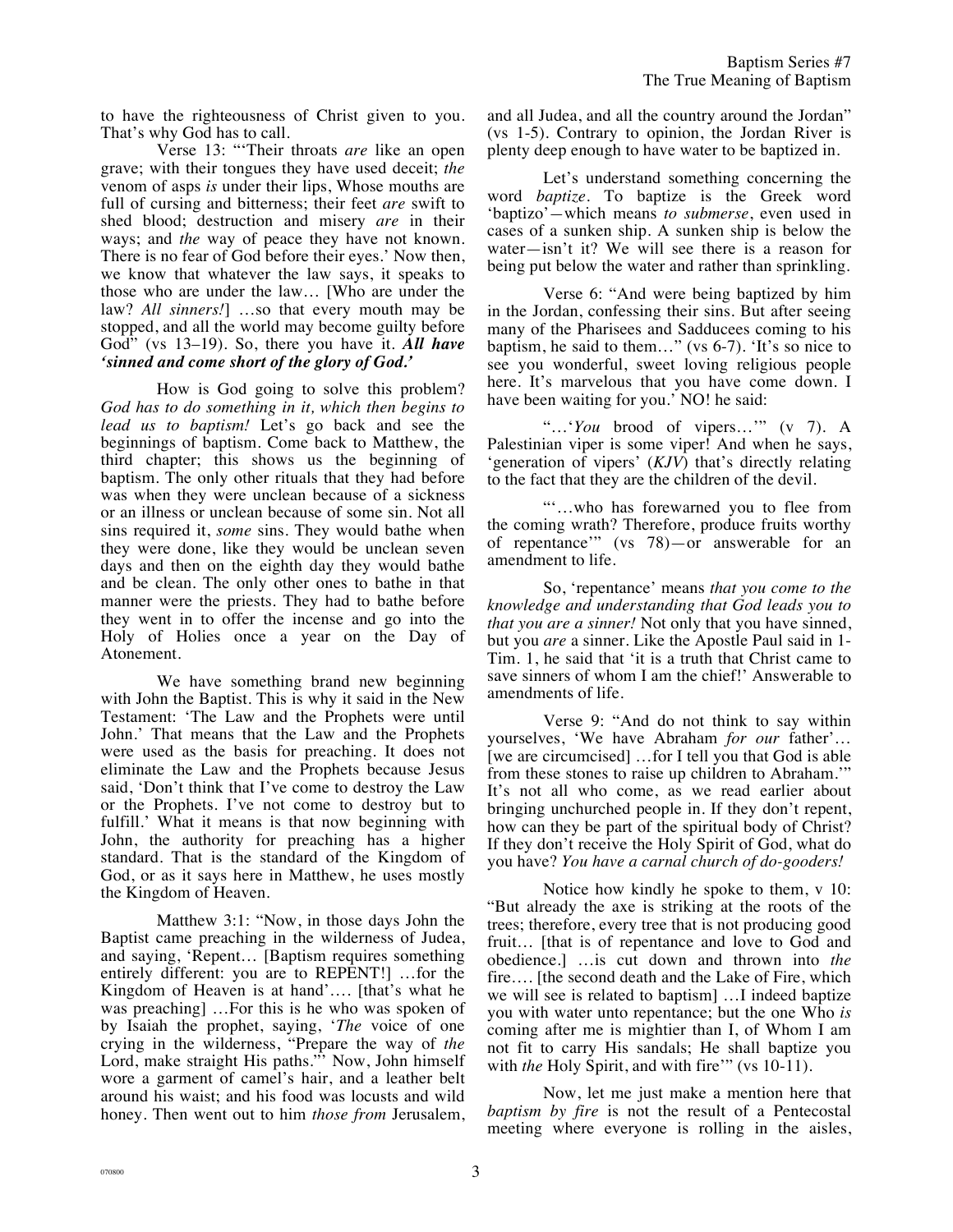jumping up and down, stomping on the floor, running around and saying 'Hallelujah, Jesus, Jesus, Jesus, Jesus.' *That is demonic, spiritual confusion!* God is not the author of confusion. Baptism by fire—since 'baptizo' means *to be immersed* considers those who commit the unpardonable sin will be cast into a lake of fire, which then is *molten lava.* You are *submerged* in molten lava, which means you are burned up. Anyone who says they had a spiritual experience in a Pentecostal church and they had the *baptism by fire*, you better repent of that or you *will* have the baptism by fire—*God's fire!* What you had is a satanic, demonic experience.

Verse 12: "Whose winnowing shovel *is* in His hand, and He will thoroughly purge His floor, and will gather His wheat into the granary; but the chaff He will burn up with unquenchable fire" because no one is going to put it out. That's how baptism started.

Let's get to the heart and core of the real meaning of baptism. It says in John 4 that Jesus baptized, yet, He didn't—it was His disciples who baptized.

Acts 2:36—Peter preached: "'Therefore, let all *the* house of Israel know with full assurance that God has made this *same* Jesus, Whom you crucified, both Lord and Christ.' Now after hearing *this*, they were cut to the heart..." (vs 36-37).

This is important to understand. This is the first part of repentance. God has to do something in your life and in your heart and in your mind to lead you to this beginning point of baptism, which is called *'pricked in your hearts.'* God is the One Who does this. This is a sorrow, a deep sorrow, an amendment of a way of life and you resolve in your mind to turn and go the other way. We're going to see that it is actually God Who is doing this.

I remember when I was baptized, and I was leading my life and I knew

- nothing of God
- nothing of sin
- nothing of right
- nothing of wrong

I was doing great in the world. Whiz bang! Going to college in San Mateo, getting my education, all of this and I'm going to do great stuff when I get done with this. All of sudden God knocked me off my horse by giving me a challenge—and that was in my paleontology class at the College of San Mateo. I did not grow up in a religious family, and I had not been reared in a church. My folks did try and have me confirmed in the Lutheran Church when I was 12, but I always escaped out of the lessons and was never confirmed. As soon as they brought me to church I always left—I was really a renegade that way. As matter of fact, my mom would drive me up to the pastor's house where I had to go take the confirmation lessons, and I'd stand up on the porch and wave goodbye and pretend that I rang the doorbell, and as soon as she was gone I jumped over the side of the porch and went on down and went fishing. This was in the small town of Poulsbo, Washington. I had no 'religious' background at all.

The way the challenge came about was this: The very first day—and this is a class you had to take, you could not graduate unless you had this class; required. So, here are 400 of us sitting in the theater and the professor was down there and he stepped out there and after a while the bell rang and then he stood there and just waited and waited and waited. And finally, not saying anything, it finally got quiet, and he said—the very first words out of his mouth—'If there's anyone who believes in God and in the Bible there is the door. It will not be discussed in this class!' Well, that just got my hackles up, and that's what God used to begin to call me.

Subsequently, a few weeks after that, because I had certain difficulties in my life, because God was working with my mind, bringing me to understand how miserable and rotten that I was as a person, I was in my little old Nash Rambler where I had not changed the radio station in three years because I listened to the classical music station and that's the only thing I listened to. Most nights I was working when the World Tomorrow program was on KGO at 9:30. I never heard it. Except this one night, I just happened to be in my car at that time and on the classical music station they were playing the dirge of Bach—you know, Bach's Brandenburg concertos which it just drives me up a wall—so I changed the station and I heard the World Tomorrow program.

As I heard it I knew that that was an answer to the prayer that I asked God to help me with. That was my first prayer, 'Oh God, help me.' And God answered. So, I wrote in for the *Plain Truth* and so forth and so on. Then in August—that must have been in about April—that year, I went down to visit the campus. I wasn't ready for baptism so I came back and I announced to my boss—I was working in a restaurant at that time—that I would work almost any shift but I couldn't work from Friday night sundown to Saturday night sundown. And he looked at me and said, 'Well, why?' Because I'd work seven days a week, any shift, anywhere, anytime and they had three restaurants which I could work in sometimes I would work 16 hours a day.

He looked at me, 'Why?' *Because of my religion*. 'Well, when did you become religious?' *If*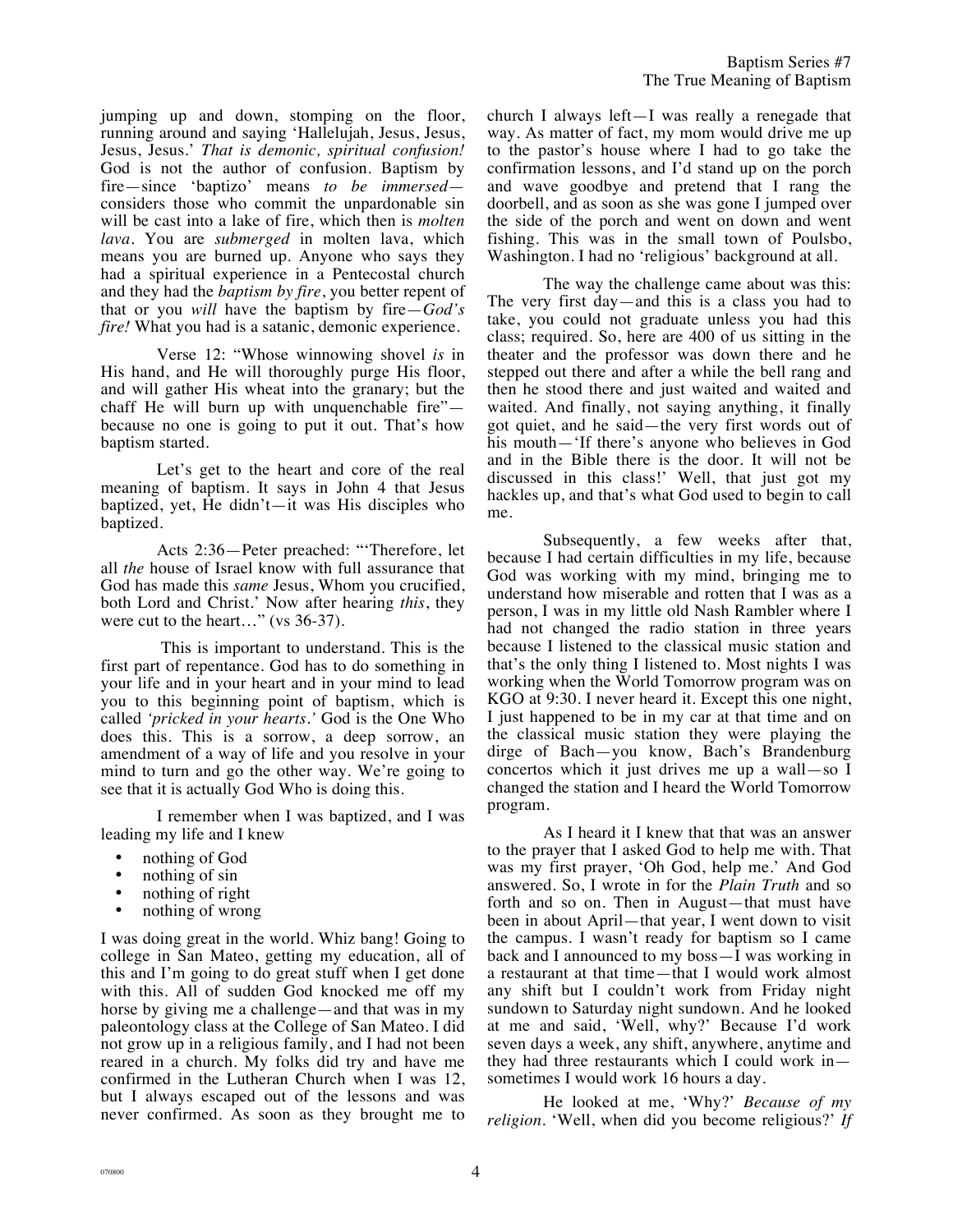*you can't do it, let me know, you got my two weeks notice.* 'Now wait a minute, wait a minute.' So he didn't want to loose me, 'I'll go back and look at the schedule.' He went back and looked at the schedule and said, 'Nope, I can't do it.' *So I said, do you mind if I do it? T*o make a long story short, I went back and I worked it out where I could work Fridays from eight to four and that would get me off before sundown for Friday, then I would come in Saturday night at 12:30. after midnight, and work the graveyard shift and then have Tuesday off.

The reason why I'm saying this is because *it is God that leads you to repentance; it is God that opens your mind!* I don't know what the circumstances were that God used to call you. Maybe it was a radio program, or a television program, or a booklet, or maybe it was one of your relatives, or maybe it was husband or wife, whatever the case may be, but *it is God Who does it!* The vehicle which He uses will be different because every person needs to be approached in a different way. God will deal with each one of us at our own level. Whatever your circumstances were, God has dealt with you.

Romans 2:4: "Or do you despise the riches of His kindness and forbearance and long-suffering, not knowing that **the [goodness] graciousness** of God leads you to repentance?" And 'goodness' here Why? *Because 'by grace are you saved and that not of yourselves.'* God is the One Who does the calling.

Let's see something else that is important. In this age, God is the One Who has to do the calling. As a matter of fact it says, 'many are called but few are chosen.' If *many* are called and *few* are chosen, how is it that there are millions and millions and millions of professing Christians? Well, we'll see a little later on that that's based upon whether they keep the commandments of God or not.

John 6:44: "No one… [man or woman] …can come to Me unless the Father, Who sent Me, draws him…" That's the whole process that God uses—He draws you with His Spirit. That's important to understand, because if you have been a Protestant, and you went through the routine of going to, like a Billy Graham evangelistic campaign, where they say, 'all have sinned and come short of the glory of God,' 'the wages of sin is death,' 'you need to give your heart to the Lord.' And everyone says, 'Yes, yes, yes, I need to give my heart to the Lord.' All you do is say this prayer: 'Lord Jesus, enter my heart.' You are saved. WRONG! WRONG! WRONG!

A false Christ! A misuse of Scripture! You are no more saved than the thought. You may become a better person because you desire to do good, but even people in the world can improve themselves. Cannot drug addicts overcome drugs? Cannot people change their behavior through things that they learn through how to improve your life? *Yes!* But that doesn't mean that they're converted. That's why people who attend the churches of this world are maybe better citizens than those who don't attend church or are atheists or completely lawless. But that doesn't necessarily mean that they are saved because:

Verse 44: "No one can come to Me unless the Father, Who sent Me, draws him; and I will raise him up at the last day. It is written in the prophets, 'And they shall all be taught by God.'…." (vs 44- 45).

- that's why God has to do the calling
- that's why God sends the Holy Spirit to stir up your heart and mind for desire for Truth
	- $\checkmark$  desire to understand why you are the way that you are
	- $\checkmark$  desire to understand why your life is such a wreck and a shambles

—and that you can repent to God because it's sin that's doing it. And God is the one Who leads you to it. "Therefore, everyone who has heard from the Father, and has learned, comes to Me" (v 45).

Verse v 65: "And He said, 'For this reason, I have said to you, no one can come to Me unless it has been given to him from My Father.'" The whole process of even being called to repentance is a gift of God—the *gift of repentance.* That's why they were pricked in their hearts. *It is the gift of repentance, which is graciousness from God.* There is a sorrow of this world. So, it has to be a greater sorrow than of the world.

Acts 2—Why were they 'pricked in their hearts'? Many of them lived right in the area of Judea, right there in Jerusalem where the temple was.

Had they not heard of Christ? Had many of them not even seen Christ?

- I wonder how many of the 3,000 that were baptized on that day were part of the 4,000 or 5,000 that were fed by Jesus, or were part of the multiple numbers of those who were healed?
- I wonder if the young man who was the only son of the widow who had died and God raised back to life was one of those who were baptized?
- *Makes you wonder!*

They had heard and they understood what it was that Christ had gone through in the crucifixion. They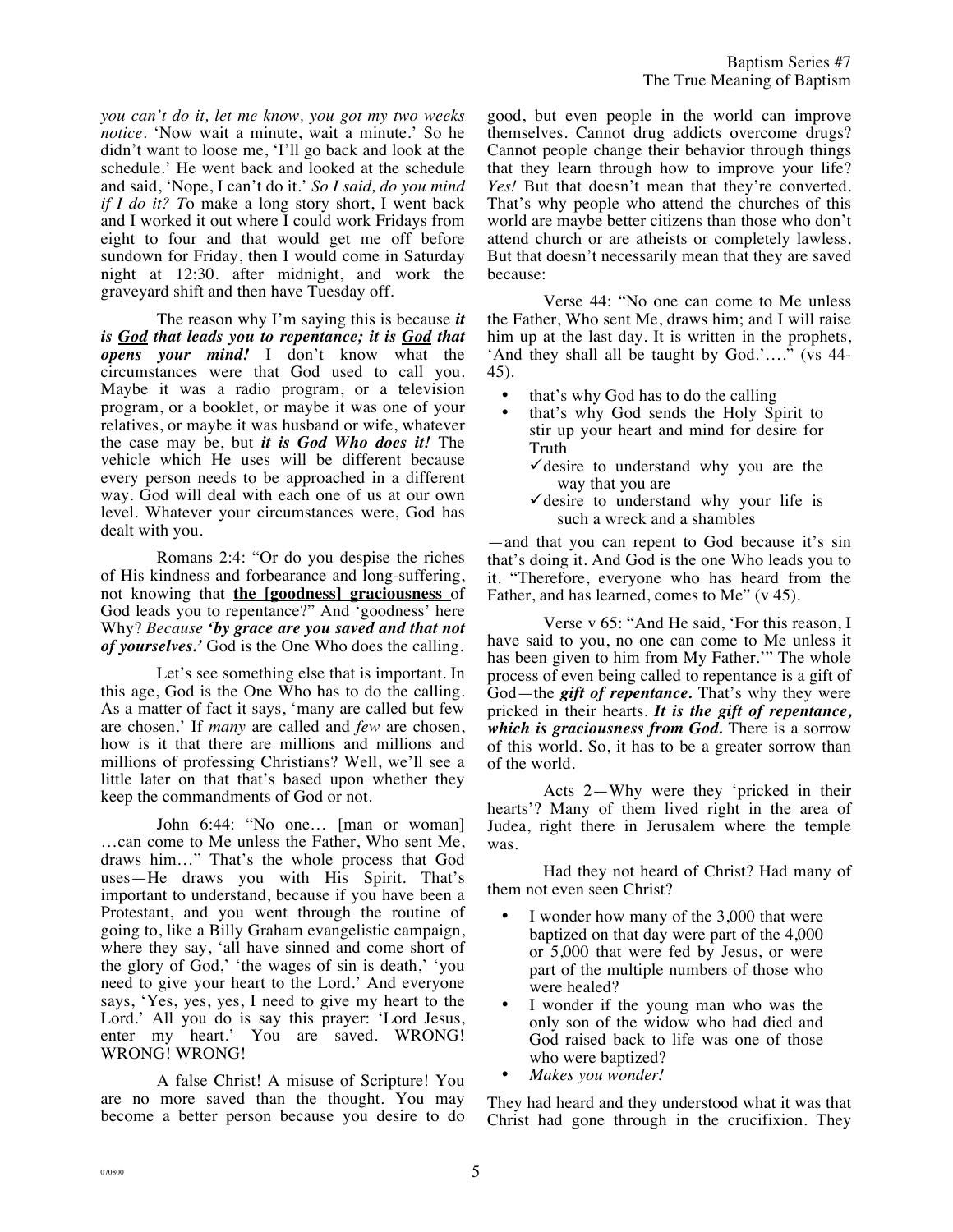lived in the time when they would walk by and see people having been crucified, hanging on crosses, and know and understand the agony. And that they understood, through what Peter was preaching, and it pricked them in the heart that *their sins did kill Christ*—because Christ died for the sins of the whole world, and that expressed the love of God. That's why they were pricked in their hearts.

They said to Peter and the rest of the apostles, Acts 2:37 "…Men and brethren, what shall we do" There comes a time when you have to have action.

That's what happened to me. I got back and once I started keeping the Sabbath I began to understand things, which I didn't understand before. Then I knew I had to be baptized. So, I went down on October  $18<sup>th</sup>$ , because I was baptized the next day. I went down in my little old Nash Rambler, and as I was going down toward Pasadena, it was Highway 99, and you had to go over the 'grapevine.' I remember that stretch right out of Bakersfield maybe you'll remember it. There's this straight stretch where there are these big eucalyptus trees, and I was listening to a World Tomorrow program and it happened to be on repentance. I was listening very intently and it really convicted me in heart. Here I'm driving along repenting and tears streaming down and, you know, it is a deep and emotional and spiritual experience that you will go through. I got down there and I stayed in a motel, then the next day I went ahead and got a whole stack of booklets and spent a whole day reading booklets in the motel. Then the second day on the  $19<sup>th</sup>$  I was counseled for baptism by Richard Plechette and Clarence Hughes and was baptized.

The whole purpose of being baptized is to bury the old sinful self. But the result of it is to receive the Holy Spirit, because unless you receive the Holy Spirit a baptism is only a dunking! Or as one man put it, 'A short bath with clothes on.'

Verse 38: "Then Peter said to them, 'Repent… [which they did] …and be baptized each one of you in the name of Jesus Christ for *the*  remission of sins, and you yourselves shall receive the gift of the Holy Spirit." That is what you want to receive—the gift of the Holy Spirit. The Holy Spirit is given to those who obey God because they have now repented of their sins.

Let's add one thing right here concerning being baptized in the name of Jesus. Let's go to Matthew, the  $28<sup>th</sup>$  chapter, because there is more to it than just the name of Jesus, we'll see that. Some people are kind of afraid that this is a trinitarian formula, which it is not!

Matthew. 28:19: "Therefore, go *and* make disciples in all nations, baptizing them into the name of the Father, and of the Son, and of the Holy Spirit; Teaching them to observe all things that I have commanded you. And lo, I am with you always, *even* until the completion of the age. Amen" (vs 19-20).

Why are you baptized into the name of the Father? *Because you're going to be the child of God!*

And the children bear the name of the Father—do they not? *Yes!*

• Who sends the Holy Spirit of begettal? *God the Father!*

That's why it's in the name of the Father. And 'of the Son.'—notice it doesn't say 'name of'—but 'of the Son.'

• Why? *Because it's through the crucifixion of Jesus Christ that all of this is made possible for you!*

And 'of the Spirit' *because you are to receive the gift of the Holy Spirit.*

The way that I baptize is this—just a short summary here:

> I baptize you not into any sect or denomination of this world… [and this is a covenant death] …but into the name of the Father because He will beget you with His Spirit….

## (go to the next track)

…And of the Son because of the crucifixion of Jesus Christ, and of the Holy Spirit because you receive the gift of God and all of this is done in the name of Jesus Christ.

So, you are baptized in the name of Jesus Christ.

Let's see what kind of repentance that we need. We know that the New Testament says that the angels in heaven rejoice over every sinner that repents. Why? *Because repentance is such a difficult thing!* There is the sorrow of the world which is you've been caught and you're upset about being caught. Or maybe you did something and there is some remorse. But you are not sorrowed unto death. That is sorrowed unto the point that you understand that the wages of your life—being sin—leads to death; and that your life and your sins have killed Christ. That's why there's sorrow.

Let's see God's graciousness as extended here, Psalm 86:1: "Bow down Your ear, O LORD, answer me, for I am poor and needy. Preserve my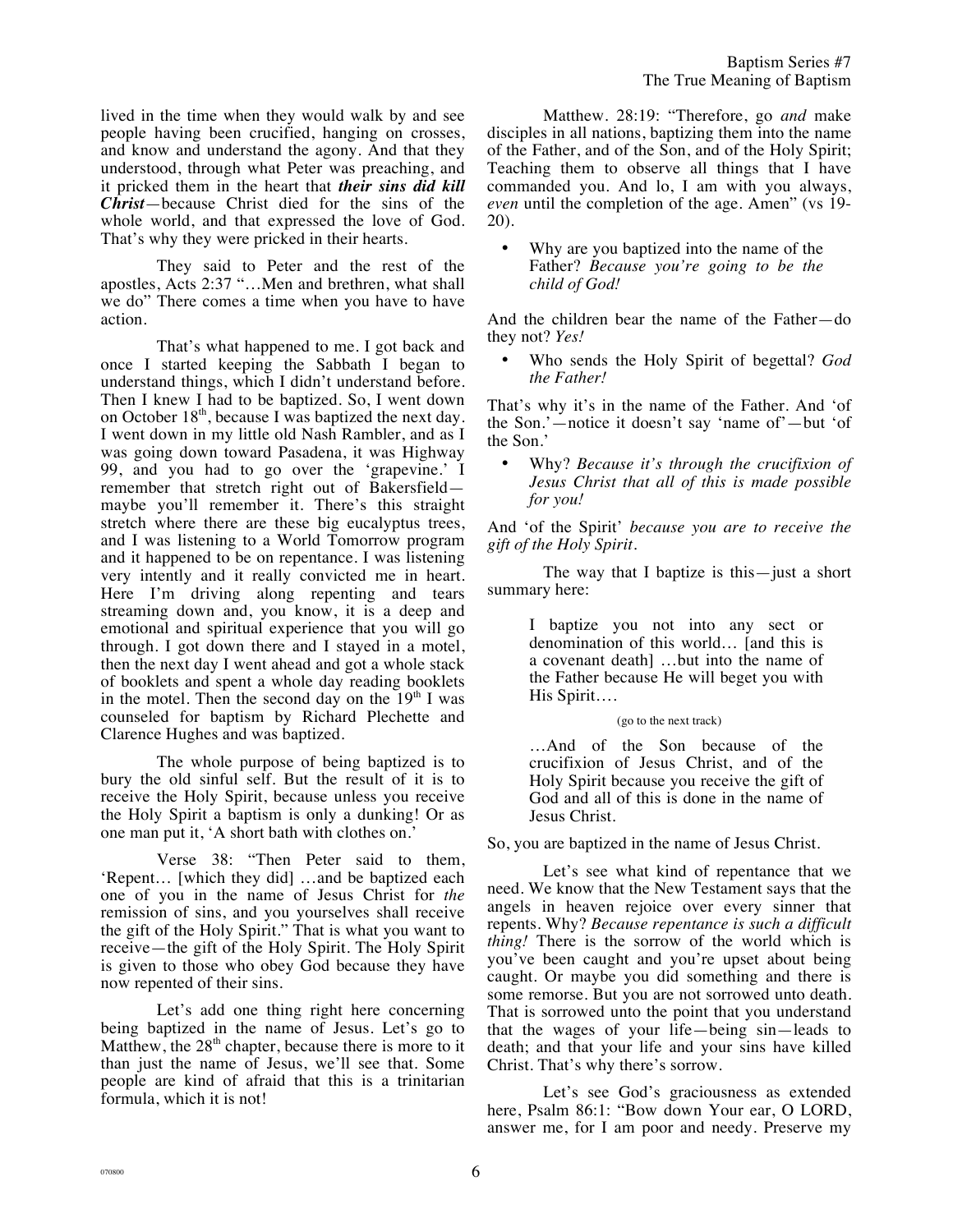soul, for I am Holy; O You my God, save Your servant who trusts in You. Be merciful to me, O LORD, for I cry unto You all day long. Rejoice the soul of Your servant, for to You, O LORD, do I lift up my soul, for **You, LORD, are good and ready to forgive**… [This is in mind for all of us; whenever you do sin, God is ready to forgive whenever you truly repent.] …and rich in mercy to all those who call upon You" (vs 1-5).

Psalm 103:1: "Bless the LORD, O my soul; and all that is within me, bless His Holy name. Bless the LORD, O my soul, and forget not all His benefits; Who forgives all your iniquities…" (vs 1- 3).

Please understand that, brethren: If you truly repent He doesn't give you a 98% score. He gives you 100%. He forgives *all* your sins. What about sins you can't even remember? *That's why there's the operation of baptism!* How could you possibly remember every sin that you ever did? *You can't!* That's why there's the burial in the watery grave.

"…Who heals all your diseases, Who redeems your life from destruction, Who crowns you with loving kindness and tender mercies" (vs 3-4). That's what God does. Is not being called and given the Holy Spirit of God being crowned with loving kindness and tender mercies? *Without a doubt!*

Let's see the repentance of David, which is the kind of Godly repentance that will lead us unto understanding about the sacrifice of Jesus Christ and that then God will apply the sacrifice of Jesus Christ to you. What is the verse in John 3:16: "For God so loved the world that He gave His only begotten Son, so that everyone who believes in Him… [*You must believe!*] …may not perish, but may have everlasting life."

Here's how it is done when we repent. Psalm 51:1: "Have mercy upon me, O God, according to Your loving kindness; according to the greatness of Your compassion, blot out my transgressions. Wash me thoroughly from my iniquity, and cleanse me from my sin" (vs 1-2). Not only just in the physical thing of being baptized in water, but also spiritually in your mind—which we will see is the circumcision of the heart.

Verse 3: "For I acknowledge my transgressions, and my sin is ever before me." That's what happens when God leads you to repentance. Your sins are just standing right up.

Verse 4: "Against You, You only, have I sinned…" Because you understand you can sin against people, but *God is the One Who gave the law,* which says:

love your neighbor as yourself

- honor your father and mother
- you shall not commit murder<br>• you shall not commit adultery
- you shall not commit adultery<br>• you shall not steal
- you shall not steal
- you shall not bear false witness
- you shall not covet

*That's why the law is given!* Then with the power of the Holy Spirit, to convict you of sin, so that you will be like David was here. *Only against God have you sinned*—and have this in mind. Even if you were the only person on earth, your sins would have killed Christ because He created you!

"…and done evil in Your sight, that You might be justified when You speak and be in the right when You judge. Behold, I was brought forth in iniquity, and in sin did my mother conceive me. Behold, You desire truth in the inward parts…" (vs 4-6).

After you confess your sins and after you are baptized then here is the growing part, which to grow in grace and knowledge, "…desire truth in the inward parts." And that's all of the process of growing and overcoming.

"…and in the hidden part You shall make me to know wisdom. Purge me with hyssop…" (vs 6-7). Scrub me clean—you can liken it unto remember SOS?—you know, steel wool. That's what hyssop is.

"…and I shall be clean; wash me, and I shall be whiter than snow. Make me to hear joy and gladness that the bones which You have broken may rejoice. Hide Your face from my sins, and blot out all my iniquities. Create in me a clean heart, O God, and renew a steadfast spirit within me. Cast me not away from Your presence, and take not Your Holy Spirit from me." (vs 7-11). That's what baptism is all about. That will take place.

Rom. 6 tells us more about baptism than anything else. Let's understand something concerning the New Covenant. The New Covenant is based upon the crucifixion and death, the shedding of the blood of Jesus Christ, and His resurrection. When we enter into baptism *it is a spiritual death.* That is why it is not a ritual but it is a ceremony. That's why it cannot be an initiation into an organization because it is *into* Christ.

Romans. 6:1: "What then shall we say? Shall we continue in sin, so that grace may abound? MAY IT NEVER BE! We who died to sin, how shall we live any longer therein?" How do you die to sin? *Through baptism!* As we know, every year we renew our baptism through the foot-washing. You can read that in *The Christian Passover* book.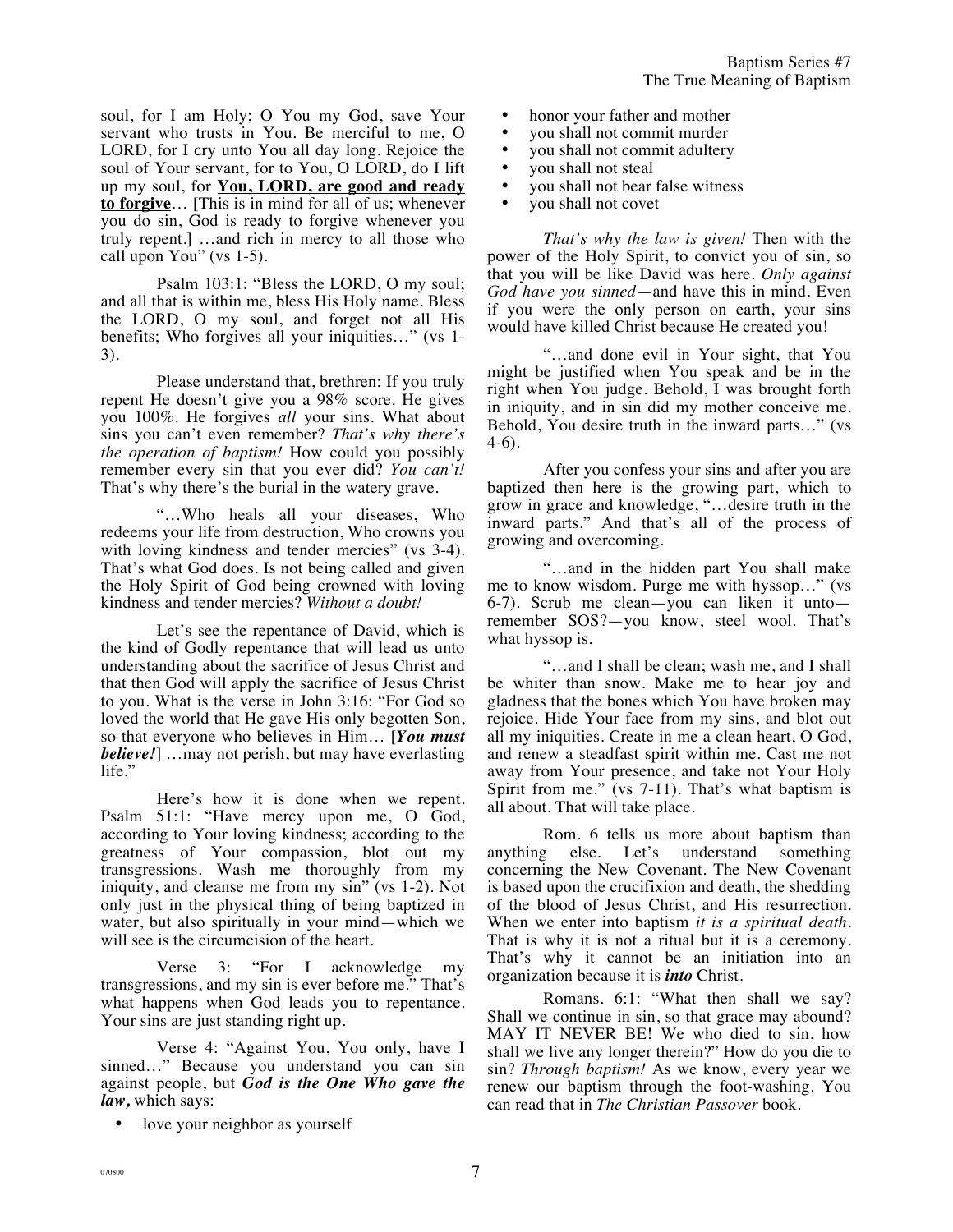Verse 2: "Or are you ignorant that we, as many as were baptized into Christ Jesus, were baptized into His death?" (vs 2-3).

There is great meaning with baptism. That's why you are submersed under water. It is the closest thing that you can come to, to die, because you are buried. *You are buried with Christ in baptism!* Then you are raised out of that watery grave. Now, if we kept you under the water long enough, you would truly die. But I haven't been known to do that, yet, so don't worry.

Verse 4: "Therefore, we were buried with Him though the baptism into the death…" Since it is a covenant relationship that you are entering into between God the Father, Jesus Christ and you personally—you are being conjoined into that death. Christ's sacrifice *paid for your sins!* That's why you are baptized *into* that death. Another reason you are baptized into that death is that it is a *covenant pledge*. *A covenant pledge is NOT TO BE broken.*

Once you make that covenant pledge, you're buried with Christ in the watery grave. You have pledged that as you come out of the watery grave you're going to walk in *newness of life*. If you go back on that covenant pledge—and that's not to say that you won't sin:

- reject God
- reject Christ
- reject His commandments

—which there are some who have done it knowingly—*you then have pledged your death in the Lake of Fire!* That's something you need to understand. That's why you're baptized into His death. Please understand: God wants you to live, but He wants you to understand you're going to live *by His way*—and it is a way of life. It is not just a 'religion' or something that you do. It's not just churching the unchurched.

"…so that, just as Christ was raised from *the* dead by the glory of the Father, in the same way, we also should walk in newness of life" (v 4). In the Spirit of God; in the commandments of God.

Verse 5: "For if we have been conjoined together in the likeness of His death, so also shall we be *in the likeness* of *His* resurrection." *God is going to grant you eternal life in power, in splendor, and in glory!* That's something to understand.

Verse 6: "Knowing this, that our old man was co-crucified with *Him*…*.* [that's why you're buried in the watery grave] …in order that the body of sin might be destroyed, so that we might no longer be enslaved to sin."

Meaning that we're to no longer live in sin, walk in sin—but because of our human nature we will see that we do sin. We have, upon repentance, forgiveness available. Only those who are truly in Christ have that forgiveness available. That's the encouragement in it.

- Are you not willing to give up your whole self in the death of baptism to receive that?
- To receive the Holy Spirit?
- The promise of eternal life?
- *That's what it's all about!*

Here's the kind of commitment that we need to have, which means that we need to commit ourselves unto this:

- that's why we have the Passover every year
- that's why we have the Feast of Unleavened Bread
- that's why it pictures putting out sin from us spiritually
- living in the commandments of God.
- growing and overcoming

Luke 14:25: "And great multitudes were going with Him…" He said, 'Ya'll come into the synagogue now, all you unchurched just come in, we need numbers here. These rabbis are needing more money; they're needing more people; we need more pledges. You know, we need more good folk.' NO! NO! NO!

"…and He turned *and* said to them, 'If anyone comes to Me and does not hate his father…" (vs 25-26). I want you to understand: this is the *covenant pledge*, which we will see means *to love God more than.* This is pretty strong stuff.

"…and mother, and wife, and children, and brothers and sisters, and, in addition, his own life also, he **cannot** be My disciple" (v 26). The Greek there is 'ou dunatai'—*the strongest negation of having no power* to become a disciple of Christ. That's how important baptism is.

Verse 27: "And whoever does not carry his cross… [Didn't we read that the 'old man' may be crucified? *Yes!*] …and come after Me cannot… ['ou dunatai'—*the impossibility of it*.] …be My disciple. For which one of you, desiring to build a tower… [so He gives a parable about building a new life.] …does not first sit down and count the cost, whether he has *sufficient* for *its* completion; lest perhaps [unfortunately] …after he has laid its foundation and is not able to finish, all who see *it* begin to mock him, saying, 'This man began to build, and was not able to finish'? Or what king, when he goes out to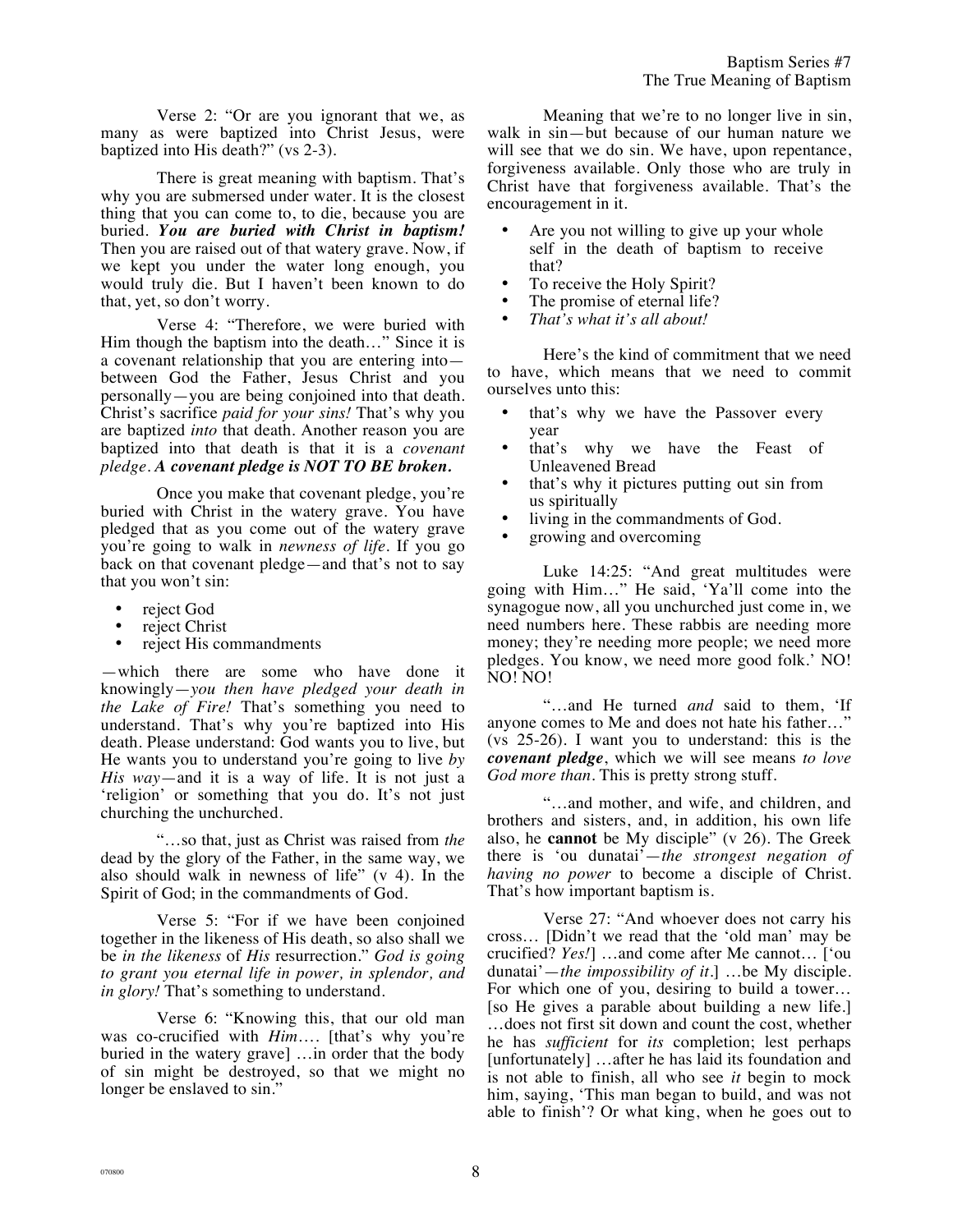engage another king in war, does not first sit down *and* take counsel, whether he will be able with ten thousand to meet him who is coming against him with twenty thousand? But if not, while his *enemy* is still far off, he sends ambassadors and desires the *terms* for peace. In the same way also, each one of you who does not forsake all that he possesses cannot be My disciple" (vs 27-33).

How do you forsake all that you have? Does that mean you put it up for sale and go live in a monastery under a pledge of poverty? *No!* It means that *you love God more* and all the physical things that are around you are counted as nothing. You don't set your heart on it. In your own mind you have sold it. Remember the parable of the rich man? *He was told to go and sell, literally, and he didn't do it,* because he had great wealth (Matt. 19), because he put the physical things first. *We have to put the spiritual things first!*

Let's get a parallel account to this so you know that you're not to live by hatred. Of course, you're to love God with all your heart, mind, soul and being; love your neighbor as yourself. But in relationship to God, *you are to love no one greater than God!* That's what it means. Will it improve a marriage? *Yes! Then Christ will be in you!* Will it improve your relations with one another? *Yes! Because you love your neighbor as yourself.* And you love the brethren as Christ loved us.

Matthew 10:37: "The one who loves father or mother more than Me is not worthy of Me; and the one who loves son or daughter more than Me is not worthy of Me. And the one who does not take up his cross… [to crucify himself with Christ, through the watery grave of baptism] …and follow Me is not worthy of Me. The one who has found his life… [in this world] …shall lose it; and the one who has lost his life… [in this world through baptism] …for My sake shall find it" (vs 37-39).

God has everything to give for you. What God wants you to do is to totally surrender yourself to Him, and then make that covenant with Him that covenant of the watery grave—and then to receive the Holy Spirit.

John 14 shows what we are to do. This was given on the Passover night just before they left to go out when Jesus was arrested. Let's understand why today's world wants to get rid of Christ. They cannot stand this:

John 14:6: "Jesus said to him, 'I am **the Way**, and **the Truth**, and **the Life**; no one comes to the Father except through Me.'" It's not going to come any other way, even though it may sound very 'religious' and very sanctimonious and even use some Scriptures. Christ is *the Way!* Today we're living in the world of deceptive compromise. That you all get along, you all go along. And one 'religion' is just as good as the other.

I haven't finished it, but I'm reading the book by Deepak Chopra, *To Know God.* Reduces Christianity to the level of Hinduism. He doesn't know God, nor does he know how to know God, and we'll see why, here's how you begin to know God:

Verse 15: "**If** you love Me, keep the commandments—namely, My commandments." And Deepak Chopra does not know God or how to find Him; maybe the 'god of this world'—Satan, who appears as an angel of light. But he is NOT in any way associated with the *true* God. It's like Patton, you've seen the movie, *Patton*? When he caught Rommel in the ambush, and after he shot up the tanks he said, 'Rommel, *blankity blank,* I read your book.'

So, that's what I've done with Deepak Chopra—*I've read your book!* And also the Dalai Lamas' and also the pope's and also Alan Dershowitz', who thinks God is imperfect and incompetent. *Everything today is to destroy the knowledge of God!* The simple solution to begin to find God is repentance, baptism and keeping His commandments out of a pure love from your heart. So, "If love Me, keep My commandments." The opposite then is, if you don't love Christ you are not keeping His commandments. Or we could rephrase it another way: *if you're not keeping His commandments you don't love Him.*

Verse 21: "The one who has My commandments and is keeping them…" You have to have them and keep them. Remember, we're no longer to live in sin. Sin is *the transgression of the law!* …that is the one who loves Me; and the one who loves Me shall be loved by My Father, and I will love him and will manifest Myself to him." How does He do that? *By calling you! By opening up your mind to His Word and His Truth—that's how He does it!*

Verse 23: "Jesus answered and said to him, '**If** anyone loves Me… [IF—the condition is not on God but on you.] …he will keep My Word; and My Father will love him, and We will come to him and make Our abode with him. **The one who does not love Me does not keep My words**… [not just commandments now, whatever Jesus said] …and the word that you hear is not Mine, but the Father's, Who sent Me" (vs 23-24).

If you reject anything in the Bible, *you are rejecting the Father!* He is the One Who sent Christ. He is the One Who then established what the New Covenant is. And didn't Jesus say, 'I speak what My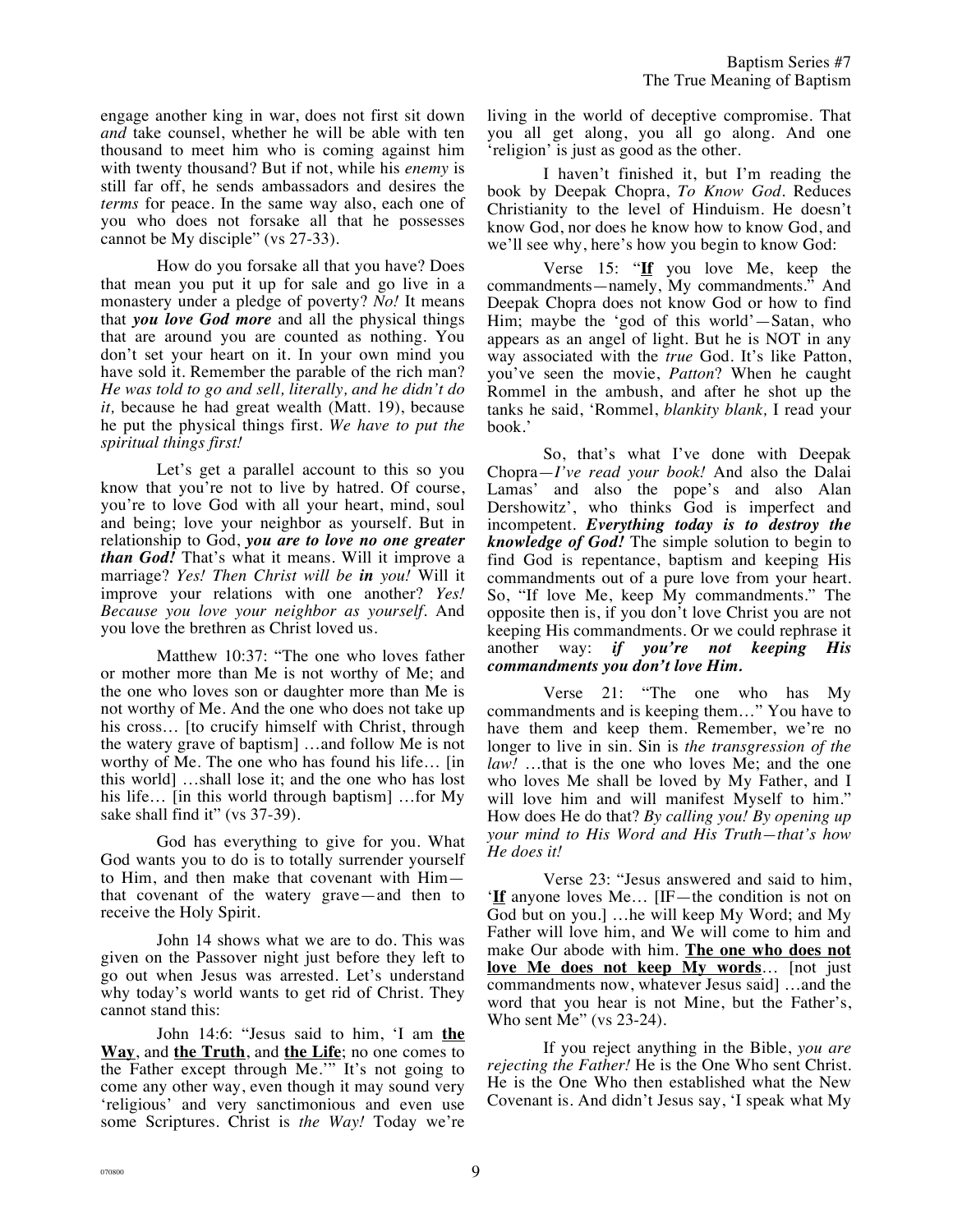Father told Me'? *Yes!* That's Whom you are rejecting.

Let's see what we are to do after we are baptized. We're to live our life differently. Brethren, I was just thinking when I was awake early in the morning, about 2:30; I think I was awake about 2:30 to 4:30; then when 6:30 came it was a little difficult getting up, but you know how it is. Anyway, I was thinking: Why do we need the Sabbath every week? *Because we live in such a deceived world, and if we didn't have the Sabbath***:**

- to hear the Words of God
- to read the Words of God
- to study the Words of God
- to rest and have fellowship with God the Father and Jesus Christ

## *we would be just like the world in full deception!*

Colossians 3:1: "Therefore, if you have been raised together with Christ… [that is out of the watery grave (Rom. 6)] ...seek the things that are above, where Christ is sitting at *the* right hand of God. Set your affection on the things that are above, and not on the things that are on the earth. For you have died... [through the operation of baptism in the watery grave] …and your life has been hid together with Christ in God" (vs 1-3). That shows you how you are to overcome.

Let's see that after we're baptized one of the things that you need to understand is that *you don't overcome human nature all at once.* One of the things that plagues people who have been recently baptized is 'Whoop! I've sinned! Have I committed the unpardonable sin?' Because he or she figured in their own minds that 'once I'm baptized I ought to be perfect.' You are baptized because you are *imperfect*. You are baptized because you are a *sinner*. And now you have to start learning God's way and learn to be led by the Holy Spirit of God.

The Apostle Paul makes this very clear. We'll just paraphrase some of it—you can read Rom. 7. Once you are baptized and receive the Holy Spirit of God then sin becomes exceedingly sinful, because now you are convicted of it in your mind. Whereas, before God called you you weren't convicted of sin at all; you were just trying to do your own way, which you thought was right. If something came along where you were not right, well maybe you could change or modify that; but it didn't lead to repentance and it didn't lead to obedience. And it didn't lead to a conviction of sin.

Here Paul, he says, Romans 7:9: "For I was once alive without law; but after the commandment came, sin revived, and I died…. [How did Paul die? *By baptism, that's how he died!*] …And the commandment, which *was meant* to *result in* life…"

(vs 9-10)—which we read in Deuteronomy, 'for your good always.'

"…was found *to be* unto death for me because sin, having taken opportunity by the commandment, deceived me, and by it killed *me*… ['the wages of sin is death'] …Therefore, the law *is* indeed Holy, and the commandment Holy and righteous and good. Now then, did that which *is* good become death to me? MAY IT NEVER BE! But sin, in order that it might truly be exposed as sin…" (vs 10-13). That's why you have a conviction of sin. By the Spirit of God which is leading you to understand that.

"…working death in me by that which is good; that sin by the commandment might become exceeding sinful. For we know that the law is spiritual: but I am carnal, sold under sin" (vs 13-14).

Even after his baptism he said this, because he understood that his own nature was evil inherently and only God can change it and only God can help you overcome it. Only with the Spirit of God can that be done. That's why you die in the watery grave of baptism. Then he shows the struggle that he would go through. There were times when he would sin and he didn't want to sin. He wanted to do good but couldn't. And then he said, 'There is this conflict in me that I can only be saved of by Christ Jesus.' You can also read of that in *The Christian Passover* book, The Nature of Man.

What happens after baptism when you find yourself in that situation, lo and behold you've sinned. Once you have been baptized, now you are under the grace of God, which covers you like an umbrella.

- you *live* in grace
- you *walk* in grace
- you have faith through the grace of God.
- you have the Holy Spirit through the grace of God
- you have the leading you to repentance, which is the gift of God or grace of God

All of those combined together.

This grace then gives you access to God the Father so *when you sin*, if it not a 'sin unto death' that is the unpardonable sin and rejecting Christ. Just like Paul, he hadn't rejected Christ, he just sinned, like any of us do. Then what do you do? *You go to Christ and repent!* Let's see that here:

1-John 1:6: "If we proclaim that we have fellowship with Him, but we are walking in the darkness, we are lying to ourselves, and we are not practicing the Truth… [that actually means *practice the Truth,* which is the Word of God] …however, if we walk in the light, as He is in the light, *then* we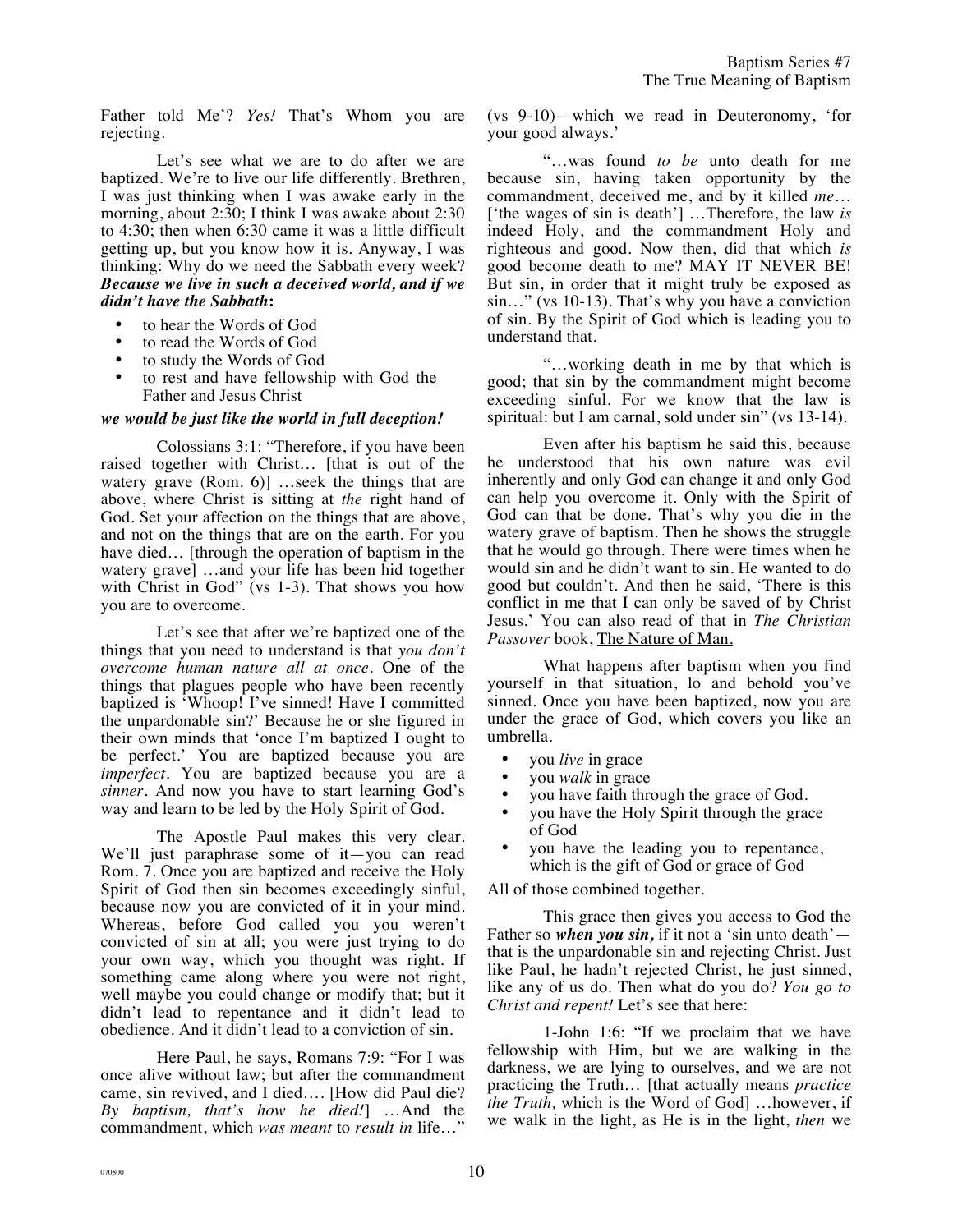have fellowship with one another… [this is talking about those who have been baptized] …and the blood of Jesus Christ, His own Son, **cleanses us from all sin**… [or every sin] …If we say that we do not have sin… [we don't have a sinful nature] …we are deceiving ourselves, and the Truth is not in us. If we confess our own sins..." (vs 6-9).

Who do we confess our sins to? *No priest! You confess them to God!* You get on your knees in the private, quiet place and repent to God:

- ask Him for strength
- ask Him for His Spirit
- ask Him to help you overcome
- ask Him to help you bring 'every thought into captivity unto Christ'

That is a lifelong thing. I'm still doing that after 40 years of baptism. We all will. But we live under God's grace. We don't *live* in sin. I don't *live* in sin but I do sin. When I do, I confess to God. If you hurt or harm somebody else you may have to confess to them and repent to them.

Verse 9: "If we confess our own sins He is faithful and righteous, to forgive us our sins, and to cleanse us from all unrighteousness." That not only is the instance of sin when you sin, but that is also a process of growing and overcoming.

Remember when Nathan came to David and brought out about the sin of Bathsheba? David said, 'Oh, I've sinned!' And Nathan said, 'Your sin is forgiven. But you're going to have a little discipline from now on. Your whole household is going to be against you so that you will learn never to sin that way.' And he did! So, sometimes we'll have a little discipline that comes from God.

Verse 10: "If we say that we have not sinned, we make Him a liar, and His Word is not in us." This is basically what the Gnostics were teaching, as we found, that you have a spark of Divine life in you from God, so therefore, all you have to do is discover the spark of life and you automatically save yourself—you're not a sinful person. So, we deceive ourselves.

1-John 2:1: "My little children, I am writing these things to you so that you may not sin. And *yet*, if anyone does sin, we have an Advocate with the Father; Jesus Christ *the* Righteous." Christ is advocating for you. And remember, leading you to repentance over sin does not stop at baptism, it continues all the way through your Christian life.

Verse 2: "And He is *the* **propitiation** for our sins…"—*constant atoning sacrifice.* His sacrifice is constant. Once for all—and you can put *all time*—so you come to Him and repent and confess your sins, 'He is faithful and just to forgive your sins.

Notice, lest we get conceited: "…and not for our sins only, but also for *the sins of* the whole world" (v 2). Which, when you come to understand the Holy Days, will show you how God's plan is going to work that out. When it's going to be done. Now is not the day of salvation for the whole the world. Now is the salvation for those that God calls.

Baptism Series #7

Verse 3: "And by this *standard* we know that we know Him: **if we keep His commandments**." That's after you've

- repented<br>• been han
- been baptized<br>• received the H
- received the Holy Spirit of God
- you walk in grace
- you live in grace
- you continue to confess your sins to Him
- continue to keep His commandments

We know that we are *in* Him "…if we keep His commandments…. [that ties right in with John 14:15). …The one who says, 'I know Him,' and does not keep His commandments, is a liar, and the Truth is not in him…. [doesn't matter who the person is] …On the other hand, *if* **anyone is keeping His Word, truly in this one the love of God is being perfected**…. [that is a lifelong process] …By this *means* we know that we are in Him. Anyone who claims to dwell in Him is obligating himself also to walk even as He Himself walked" (vs 3-6).

1-John 4:9: "In this *way* the love of God was manifested toward us: that God sent His only begotten Son into the world, so that we might live through Him. In this *act* is the love—not that we loved God; rather, that He loved us and sent His Son *to be the* propitiation for our sins" (vs 9-10). And He sits at the right hand of God right now to do that.

Let's look quickly at two other things. The circumcision without hands, Colossians 2:11: "In Whom you have also been circumcised with *the* circumcision not made by hands…" This is the *spiritual* circumcision of the heart that we began with at the beginning of the sermon.

"…in putting off the body of the sins of the flesh by the circumcision of Christ… [This is done how?] …**Having been buried with Him in baptism**… [as we saw; joined into His death] …by which you have also been raised with *Him* through the inner working of God, Who raised Him from the dead. For you, who were *once* dead in *your* sins and in the uncircumcision of your flesh, He has *now* made alive with Him… [that is made alive through the operation of coming out of the watery grave] …having forgiven all your trespasses" (vs 11-13). {note sermon series on *Colossians*}

Paul makes this circumcision of the heart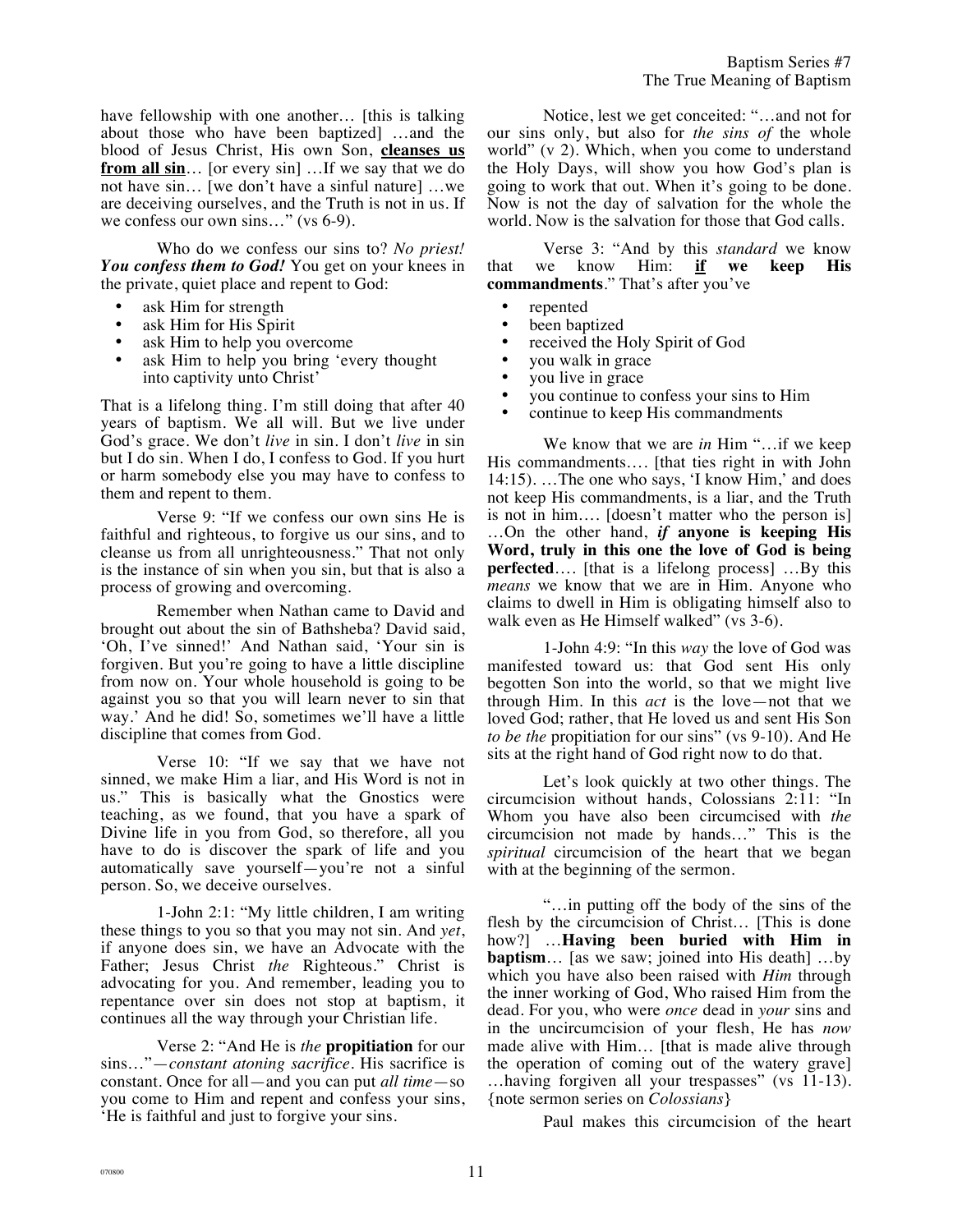Baptism Series #7 The True Meaning of Baptism

and the Spirit very clear, Romans 2:28: "For he is not a Jew who *is one* outwardly, neither *is* that circumcision which *is* external in *the* flesh; rather, he *is* a Jew… [that is a spiritual Jew of Jesus] …who *is one* inwardly, and circumcision *is* of *the* heart, in *the* spirit *and* not in *the* letter; whose praise *is* not from men but from God" (vs 28-29). That is a greater circumcision than the circumcision of the flesh.

Should you be baptized again if you were baptized once? *Some people have been baptized into different churches.* Let me just tell you this: If you're baptized into a church which keeps Sunday, then your baptism was invalid, it doesn't matter even if you were immersed in water the way baptism should be. Baptism by Baptists is not a valid baptism. Mormonism is not a valid baptism.

Let's see what Paul said to those who were baptized unto the baptism of John, Acts 19:1: "Now, it came to pass *that* while Apollos was in Corinth, Paul traveled through the upper parts *and* came to Ephesus; and when he found certain disciples, He said to them, 'Did you receive *the* Holy Spirit after you believed?'…." (vs 1-2).

The whole point of the matter is to receive the Holy Spirit. If you haven't received the Holy Spirit, any number of times you have been baptized are all false and fake baptisms.

"…And they said to him, 'We have not even heard that *there* is a Holy Spirit.' Then he said to them, 'Unto what, then, were you baptized?' And they said, 'Unto the baptism of John.' And Paul said, 'John truly baptized *with* a baptism unto repentance, saying to the people that they should believe in Him Who was coming after him—that is, in Jesus, the Christ.' And after hearing this, they were baptized into the name of the Lord Jesus. Now, when Paul laid *his* hands on them, the Holy Spirit came upon them…" (vs 2-6).

That finishes the whole operation of baptism. When you are done you have hands laid on you for the receipt of the Holy Spirit, and *to receive the Holy Spirit is the whole purpose of baptism.* You may have even had a false baptism within the Church of God. Because:

1. you didn't understand about baptism *or*

2. you didn't repent truly from the heart

Maybe, as it is in the Old Testament, you rent your garments, *but not your heart*. Perhaps maybe the minister who did the baptism didn't have the faith in it; didn't believe in it; or perhaps had no consciousness of the true deep conversion that really needs to be.

There are some cases when people need to be re-baptized, and I've re-baptized them. Sometimes they are baptized when they are *too young* and they come to a greater consciousness because God still is working with them. Then they are baptized and receive the Holy Spirit. Sometimes people *just don't understand the basis of baptism* when they're baptized and they don't receive the Holy Spirit when they are baptized. One other thing that's important: You not only *must you repent,* but *you must also believe.*

Acts 8:37—here's where Philip baptized the Ethiopian eunuch. "And Philip said, **'If you believe with all your heart**… [and that's what the whole thing is, your whole being] …it is permitted'… [it is lawful for you to be baptized]. …Then he answered *and* said, 'I believe *that* Jesus Christ is the Son of God.'" You have to believe that to the very depth of your being and you grow in that, and you grow in the conviction, the love of God and the Truth of God after baptism.

This is what baptism is all about: *You bury the old self with the death of Christ, crucify the old self.* You come out of the watery grave and you walk in newness of life. And you overcome the pulls of the flesh, growing in grace and knowledge through the power of the Holy Spirit and looking to Jesus Christ as your Head and your Lord and your Master to Whom you live and breath and have your being and confess your sins and worship and love. *That is the meaning of baptism.*

All Scriptures from *The Holy Bible in Its Original Order, A Faithful Version* by Fred R. Coulter

Scripture References

- 1) Genesis 17:9-13
- 2) Deuteronomy 10:12-22
- 3) Deuteronomy 30:6
- 4) Romans 3:9-19
- 5) Matthew 3:1-12
- 6) Acts 2:36-37
- 7) Romans 2:4
- 8) John 6:44-45, 65
- 9) Acts 2:37-38
- 10) Matthew 28:19-20
- 11) Psalm 86:1-5
- 12) Psalm 103:1-4
- 13) John 3:16
- 14) Psalm 51:1-11
- 15) Romans 6:1-6
- 16) Luke 14:25-33
- 17) Matthew 10:37-39
- 18) John 14:6, 15, 21, 23-24
- 19) Colossians 3:1-3